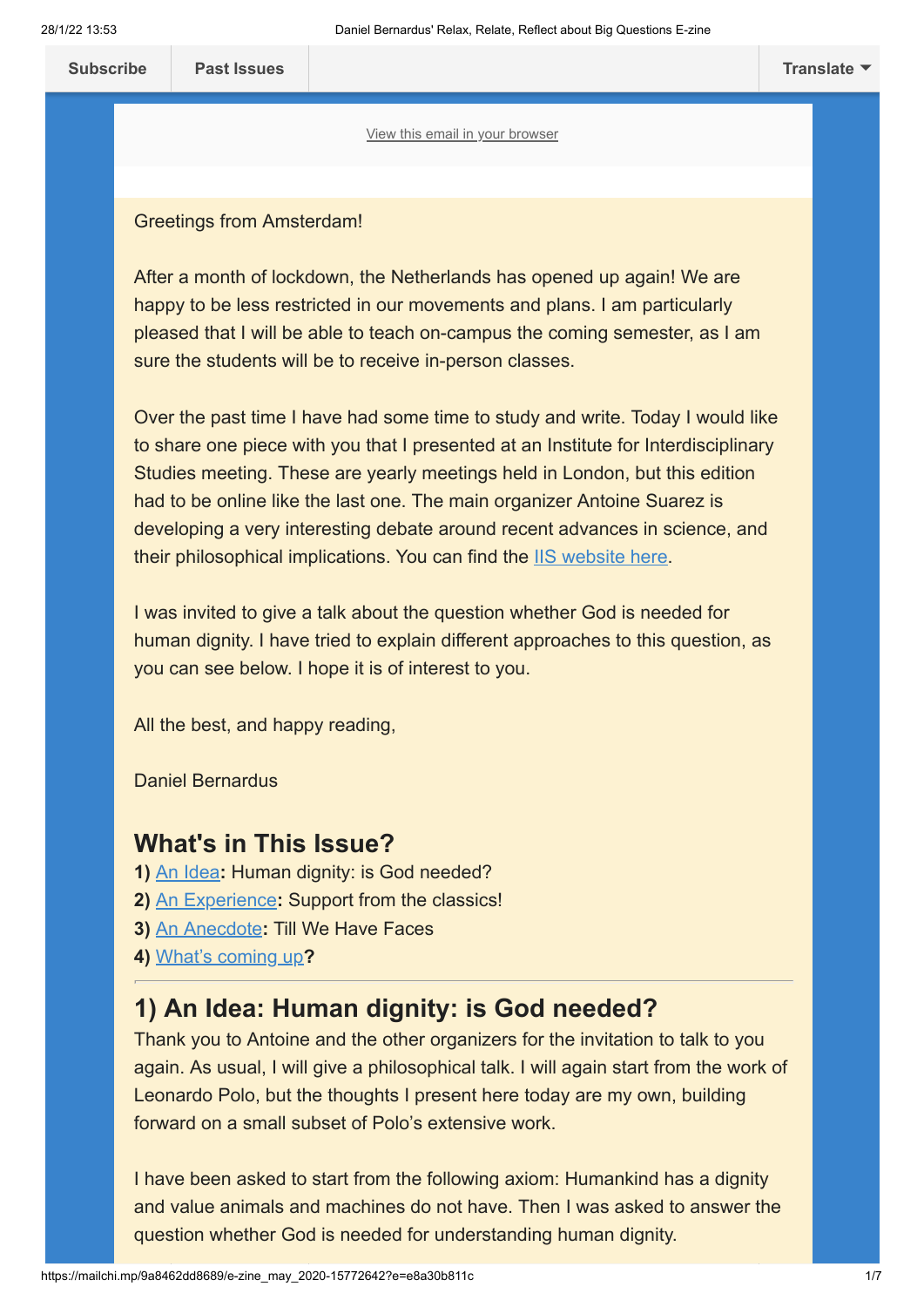according to modern, classical, and Christian thought. Then, what could we mean by "needing God" in each of these thought streams? We will see how the conclusions from the different thought streams collide and cross-fertilize. Based on these reflections I will draw several conclusions.

<u>I will [therefore first div](https://us20.campaign-archive.com/home/?u=9988ab3df303698d4985a5435&id=ae113c9d37)e into the question, what the origin of human dignity is</u>

## **What is the origin of human dignity?**

I have talked to you on previous occasions about the three "roots" that Polo identifies, three core conceptions of what it means to be human. It is no surprise that these conceptions are tightly linked to how we conceive of human dignity. I will briefly recap each notion and link it to human dignity.

For modern thought, what makes us human is what we produce. We produce things, but we can also produce knowledge, some even say we produce ourselves. This notion has implications for human dignity, because if we "make ourselves" human, we also make our own dignity. This could easily lead to the idea that more successful people are also somehow more dignified.

In contrast, the central notion in classical thought is that of the "act". Classical thinkers realize that first of all, we are actually human, both in our being and in our thinking, but that the human potential we all possess does need to be realized. "Become what you are" is a typically classical slogan. In this vision, dignity is something inherent in each human being, yet is also intrinsically related to rationality. Not necessarily in the sense that one needs to exercise rationality to be dignified, but rather that the rational capacity which we can develop testifies to the inherent dignity we possess.

Finally in the context of Christian thought the notion of the "person" became central, which was later more widely adopted. Linked to personhood is the idea that we are all unique, especially also in the context of the personal relationships we have. I am not just the exemplar of the human species, I am a person with a name, with a unique relationship to my parents, to other people and most importantly to God. It is therefore in this uniqueness and relationality that my dignity becomes manifest.

# **What do we mean by "needing God"?**

The expression "do we need God", evokes Laplace's response to Napoleon's question "where is God in your system?" to which the answer was "Sire, we don't need that hypothesis". Such an approach is very much in line with the modern, and specifically the scientific mindset. In that view, we are independent observers trying to give an ordered account of the physical world that is verifiable, or at least to be corroborated by empirical observation and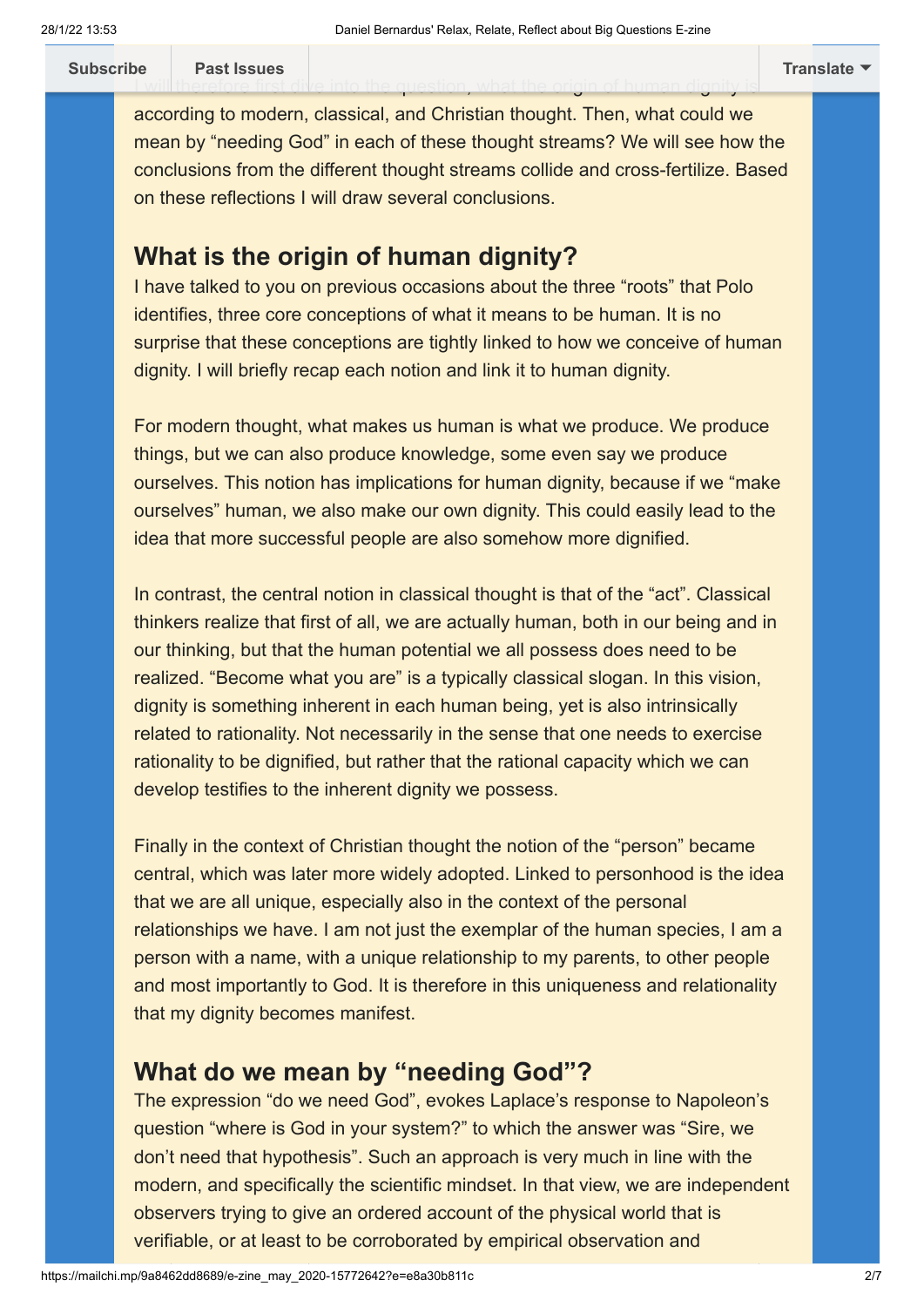spe[cifically by control](https://us20.campaign-archive.com/home/?u=9988ab3df303698d4985a5435&id=ae113c9d37)led experiments. According to this mindset, then, the question is whether we "need to introduce the God variable" in order to "explain **[Subscribe](http://eepurl.com/g9rItf) Past Issues [Translate](javascript:;)**

the human dignity observation" (if human dignity can be observed at all). But could this question be approached differently?

"I know that I know nothing" is a famous saying attributed to Socrates. Its precise meaning is debated, but anyone familiar with Plato's writings will agree that this is not a form of nihilism. (By the way, if you haven't read the apology, please do so!) Rather it stems from the realization that the reality Socrates is trying to approach, even though it can successfully be approached through reason, cannot be exhausted by reason. The balance between what we know and what we do not know is decisively tilted to the direction of what we don't know. In other words, there is a decisive component of mystery to our reality, and we need to remain open to that. In that light, the question "do we need God" takes on a different meaning. It could read something like: "If we rationally confront the mystery of the world, is there then reason to think that God exists?" To which the ancient Greek answer is a resounding "Yes!"

To delve into the different classical "proofs" of God's existence would go too far here. I would just like to point to one concrete observation, which is the very fact that our rationality says something about the real world at all. Seemingly, the rational order we can give to things in our minds somehow corresponds to a rational order in the world around us. The professor of theoretical biology that I studied under, Bas Kooijman, repeatedly expressed his admiration at this fact, even though he was not a religious person. How come the world is so ordered, if we also know that things, left alone, tend to increase their entropy? In scientific terms: how come the world has laws for us to discover? The Greeks, reflecting about this rational world order, came to think of a "mind of the universe". So yes, the Greeks thought because of this and other arguments that there is reason to think that God exists.

Even though Socrates did not conceptualize the personal approach, that was deepened in Christian thought, I think his story can also be used to illustrate what a personal mindset would entail. After all, his quest for wisdom was triggered by his relationship to the Delphi oracle, who had said that "Socrates is the wisest of all men". He didn't believe that, and set out to disprove the claim. Also, he was often driven by what he called his "daemon" to do or not do certain things; for example, his daemon prevented him from entering into political life. At the same time, Socrates' teaching was highly relational, attempting to have profound conversations with many people. Those conversations were aimed at the good of these people, but weren't for that reason always comfortable to everyone. Indeed, he irritated many, which would eventually become an important factor for his condemnation to death. In this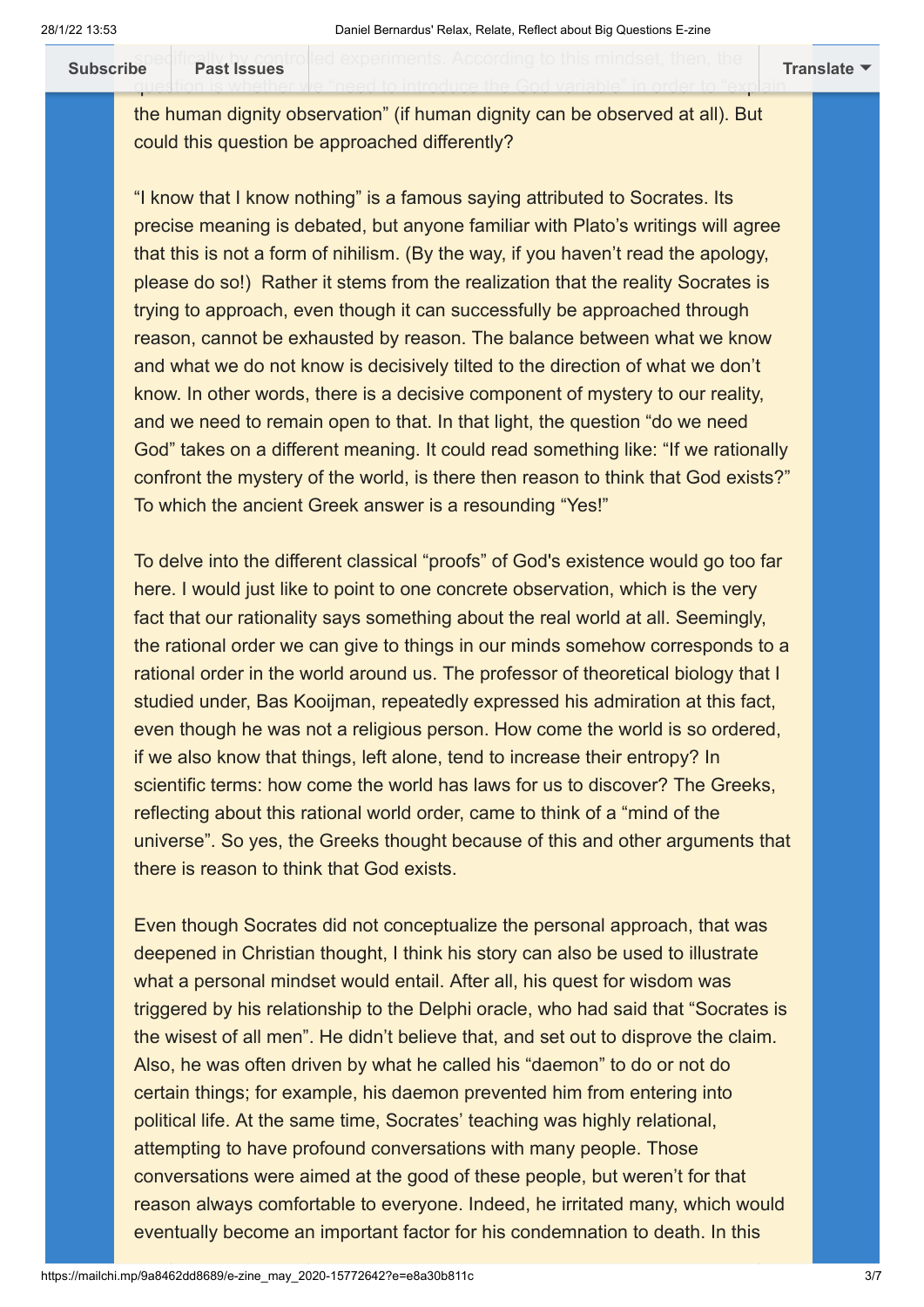**[Subscribe](http://eepurl.com/g9rItf) Past Issues [Translate](javascript:;)**

order to guide us towards what is good for us, and to give us direction and meaning in our lives' adventure. Clearly, at least Socrates needed divine help and guidance for that.

meaning of God having a place among the persons we intimately relate to, in

Through reflection on our being-persons, we come to a whole new way of approaching the divine. Indeed, we discover our intimate desires for co-existing with others (for not being lonely), for freely knowing and loving others. That goes together with a desire for making sense out of our lives, and for us to have a life project that is fulfilling, also in relation with others. Those desires can be repressed at times, but they tend to come back after a while. While the desires themselves may seem vague and confusing, their negations: loneliness, lack of freedom, and loving knowledge of others does seem to cause harm to our mental health. From that, we can deduce that seemingly our personhood does have some universal demands to make. Our relationality is constitutional. And therefore if reality is indeed reasonably constituted, it makes sense for us to proceed from a relational reality that can fulfill our desires. This is a natural route to discover our divine filiation, our being children of God.

If we then look specifically at the context of the Christian religion, here we find a realization that God is not some abstract entity, but a loving Father who actually takes action to approach us, and to actively restore the relationship with Him that we have lost. A relationship that reveals not only more about God to us, but also helps us get to know ourselves and the meaning of our lives much more profoundly. It goes without saying that the Christian answer to "do we need God" to take action to restore His relationship with us is answered with a firm affirmative.

### **Coming back to the main question.**

Combining what we have seen from the roots so far, we can formulate the following answers to the question whether we need God for understanding human dignity.

Someone steeped in modern thought, with a scientific observer mentality might say that we make ourselves dignified, our dignity results from our actions, and therefore we do not need God for that.

Someone steeped in classical thought, rationally but humbly exploring the mystery of the universe, would say that if we carefully reflect about what rationality is, if we come to realize that it is an essential element of what makes us human, and if we reflect on where the origin of rationality lies, we come to conclude that we have God to thank for both our rationality and our dignity.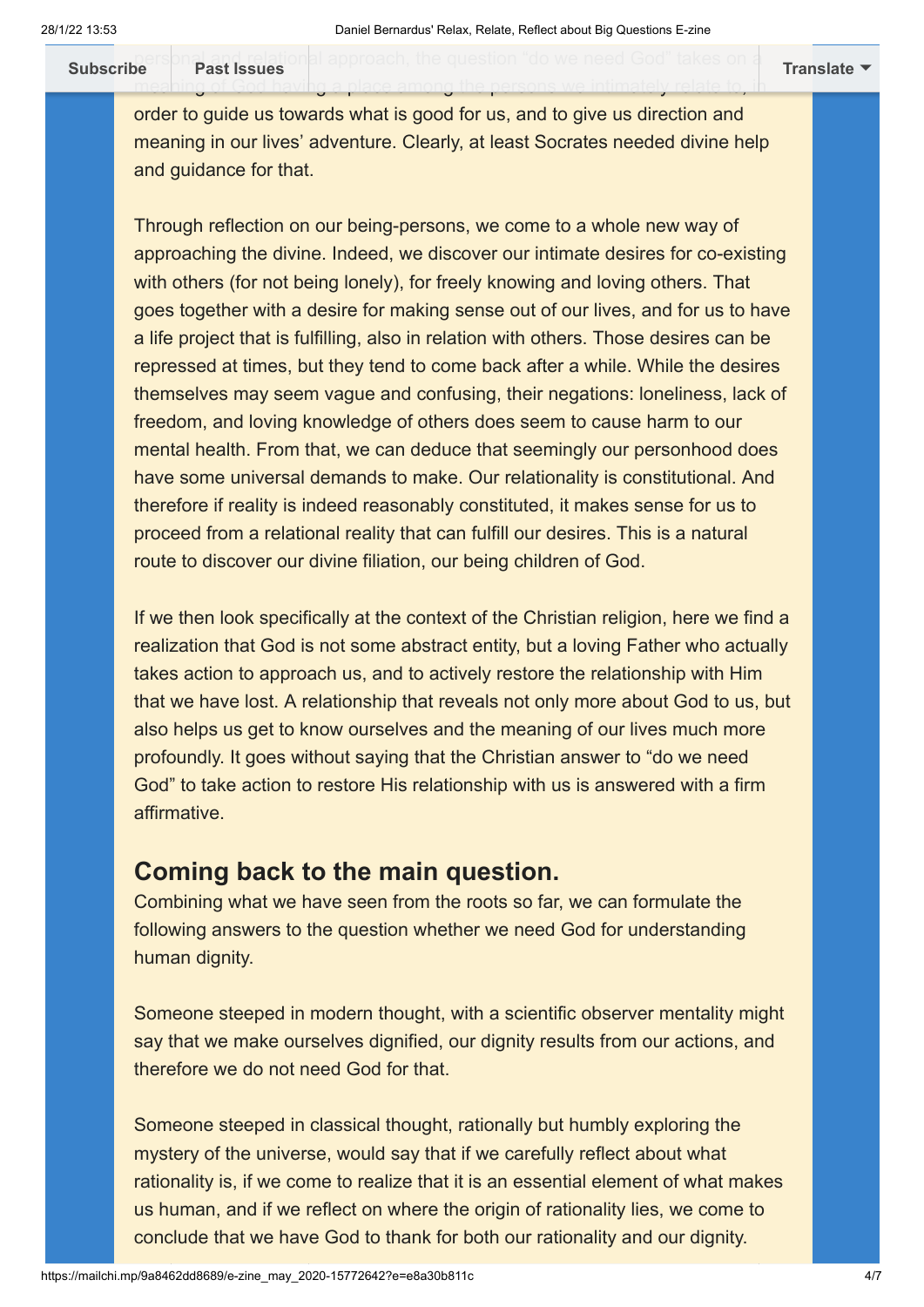**[Subscribe](http://eepurl.com/g9rItf) Past Issues [Translate](javascript:;)**

necessarily Christian), looking for one's own personal and unique mission in life's adventure in a free, knowing, and loving relationship together with others, will through reflection realize that the strongest source of the dignity in his life comes especially from this filial relationship with God.

Fina[lly, someone with](https://us20.campaign-archive.com/home/?u=9988ab3df303698d4985a5435&id=ae113c9d37) a personal and relational mindset (possibly but not

# **Synthesis**

We now have three parallel answers, corresponding to different views of what it means to be human, and different attitudes towards our question. The popular, and relativist thing to do would now be to say: choose your pick, whatever feels good to you! And in a sense, that needs to be said, because clearly the attitude that we take towards problems is our own to choose. However, if we are indeed reasonable beings, we can think about which attitude it is most reasonable to take before this question, and of course to what extent these attitudes and answers can be combined. So I would like to end with a few reflections about this question.

I think it is superficial to say that all attitudes are born equal, especially because these different approaches allow us to understand a different range of realities. It doesn't have to be argued to this audience that natural science is a very powerful methodology that has taught us much about the natural world. However, thinking that the foundation of science – the very fact that human beings are able to observe the world and say reasonable and true things about it – can be understood from within science is simply incorrect. As the Greeks observed, objects of thought are special especially because they have immaterial properties – they are not subject to time, for instance. That means that the fact that Science works, shows that reality is richer than what Science can study, and for answering these profound foundational questions, the classical and personal attitudes are much more fitting. According to those attitudes: yes we do "need God" in different ways, also to make sense of and more deeply understand our human dignity.

# <span id="page-4-0"></span>**2. An Experience: Support from the Classics!**

In this (video) podcast Emma Cohen de Lara and I talk about the support we can get nowadays from Classical thought, which turns out to be surprisingly relevant. It is the third Canyons and Stars podcast.

Canyons and Stars is a movement of educators - parents as well as education professionals. At Canyons and Stars we believe that young people should be given hope by teaching them how to embrace reality and discover their personal calling.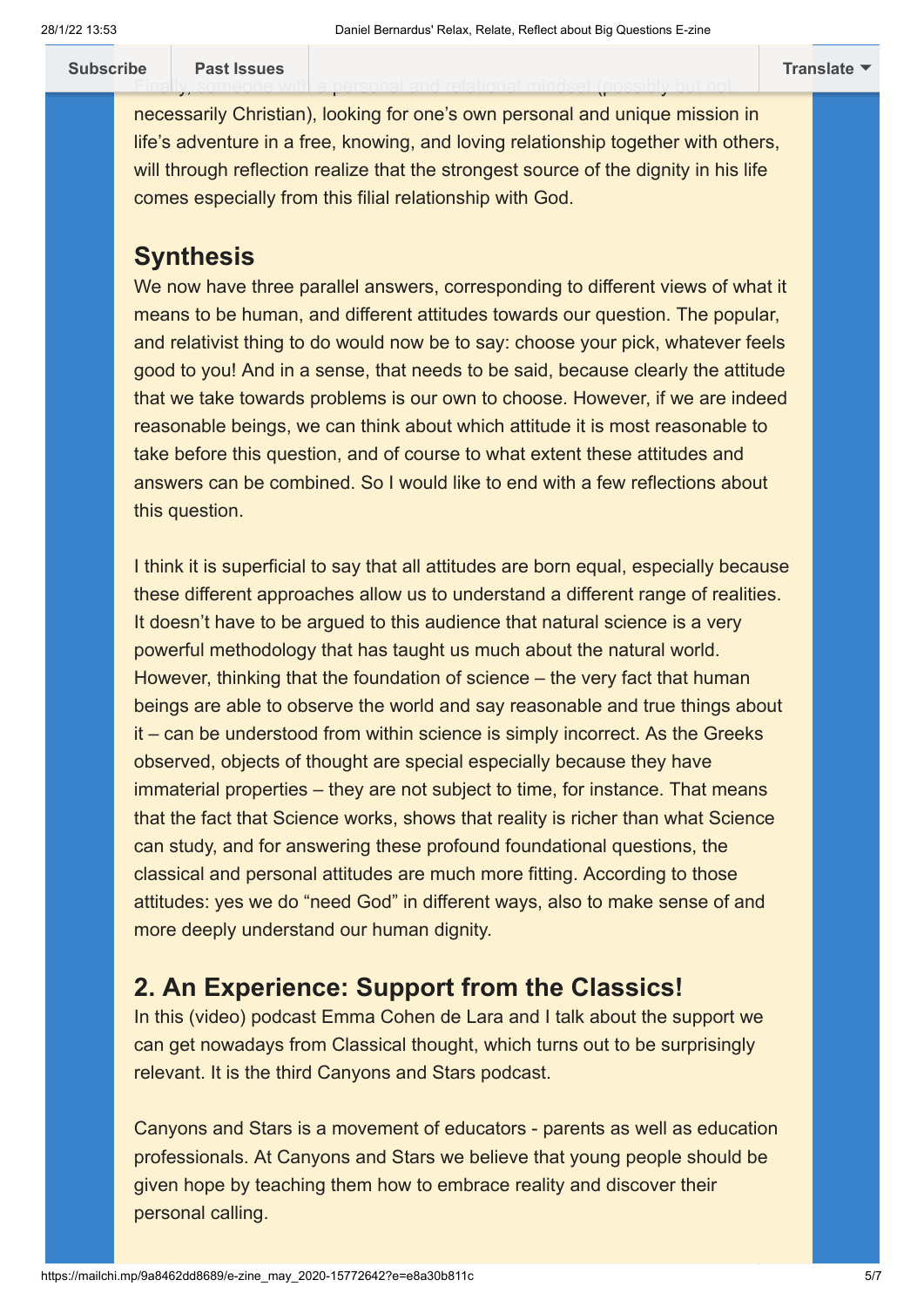

This is the third [Canyons and Stars podcast](https://www.youtube.com/watch?v=XSLrCGwDCU8)! [\(Audio-only version here](https://canyonsandstars.podbean.com/e/podcast-3-support-from-the-classics-freedom-in-quarantine/))

# <span id="page-5-0"></span>**4) An Anecdote: TEDx together**

Towards the end of last year one of my students invited me to submit a pitch for the TEDxAUcollege pitch night. I had never done that but decided to accept the challenge.

I decided to collaborate with professor Gloria María Tomás y Garrido, whom I got to know in the course on Leonardo Polo. She had an amazing idea regarding "personal antifragile" which is a very intrigueing concept.

The pitch evening had 8 pitches, of which one would be selected by a jury and the other by the audience. [This is a recording of the pitch we developed.](https://www.youtube.com/watch?v=H7T-rUQ2_JM) Unfortunately we didn't get selected, but what was amazing was the response that came to the pitch from many angles. Especially the people in the Polo course were very animated, and it has triggered many discussions with friends and aquaintances. Since that is what we're trying to do with this e-zine, I thought you might like to hear as well!

# <span id="page-5-1"></span>**5) What's coming up?**

I've been working hard at finishing the course on the thought of Leonardo Polo. Except for the things in this e-zine there will be more inspiration coming from there. I will keep you updated!

# **Acknowledgements**

I would like to thank Emma Cohen de Lara and Antoon van den Boogaard for [their contributions to the setting up of Canyons and Stars, and José Bibian of](http://www.blproducties.nl/) BL producties for his help with the podcast.